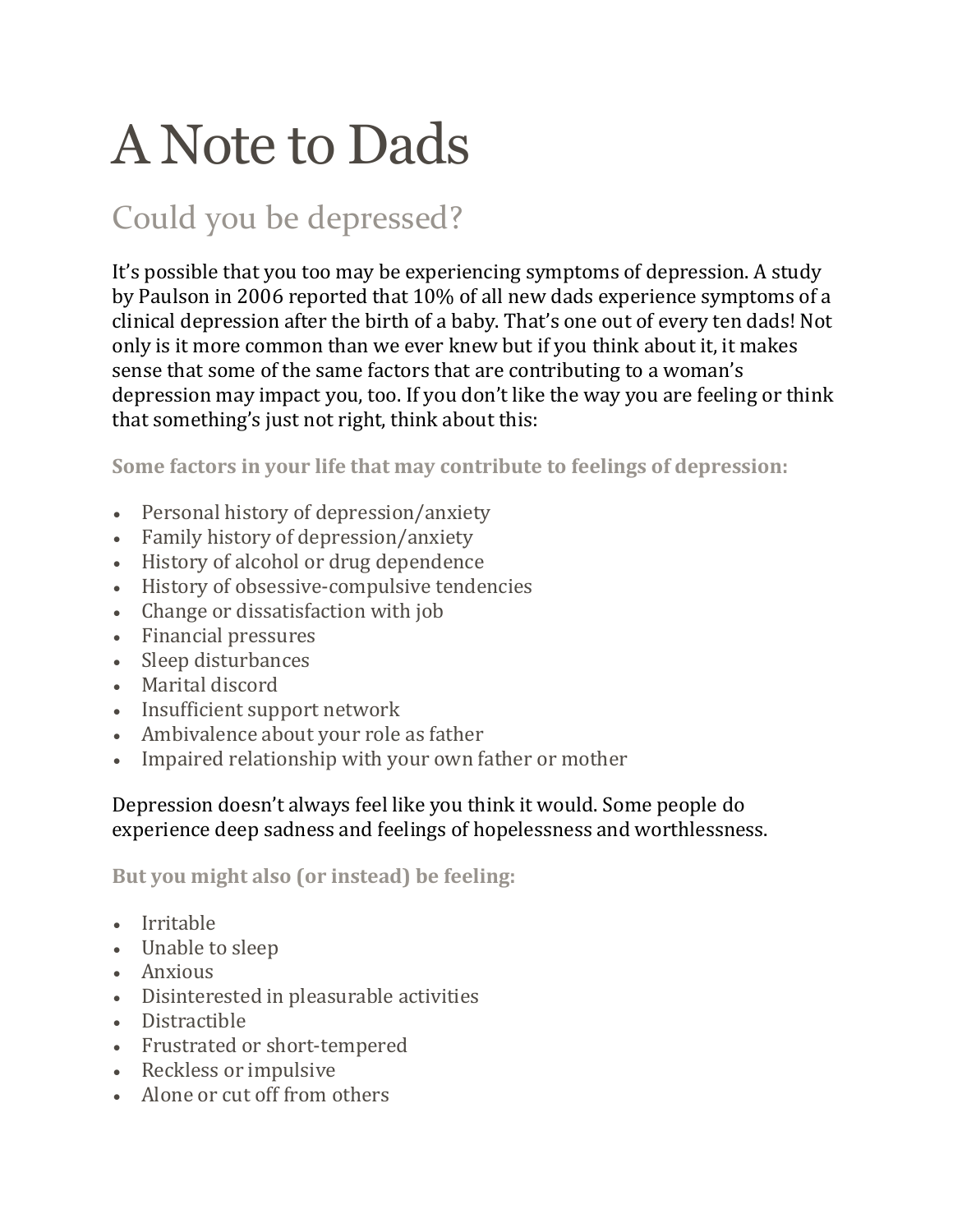- Tempted to spend time away from home
- Disillusioned
- Excessively worried about finances
- Displeased with your job
- Dissatisfied with your marriage
- Rejected by your wife
- Critical of yourself or others
- Angry or overly reactive
- Restless and/or exhausted

### If your wife is depressed:

If you wife is currently being treated for postpartum depression, you may be feeling additional pressure to "keep it together" while she is recovering. That's understandable. Depending on your relationship with your wife, how she is currently doing and how bad you are feeling, it makes sense that you would need to balance what you need to do for yourself and what you need to do for your wife. But remember, you will be more helpful to her if you are strong and healthy so don't sacrifice your well-being. The last thing she needs to worry about is how YOU are doing. So do what YOU need to do to take care of YOURSELF.

**What you might do that will NOT help:**

- Deny that you are feeling bad
- Try to ignore your feelings
- Hope that this will take care of itself in time
- Spend more time away from the house
- Hide what you are feeling
- Withdraw from friends/family

**Think faulty thoughts such as:**

- strong men don't get sick, OR, depression is a weakness
- Work longer hours
- Spend more time acting-out, ex:staying out late, going out after work, drinking more
- Snap at others around you who are trying to support you
- Reject help

**What you can (and should!) do:**